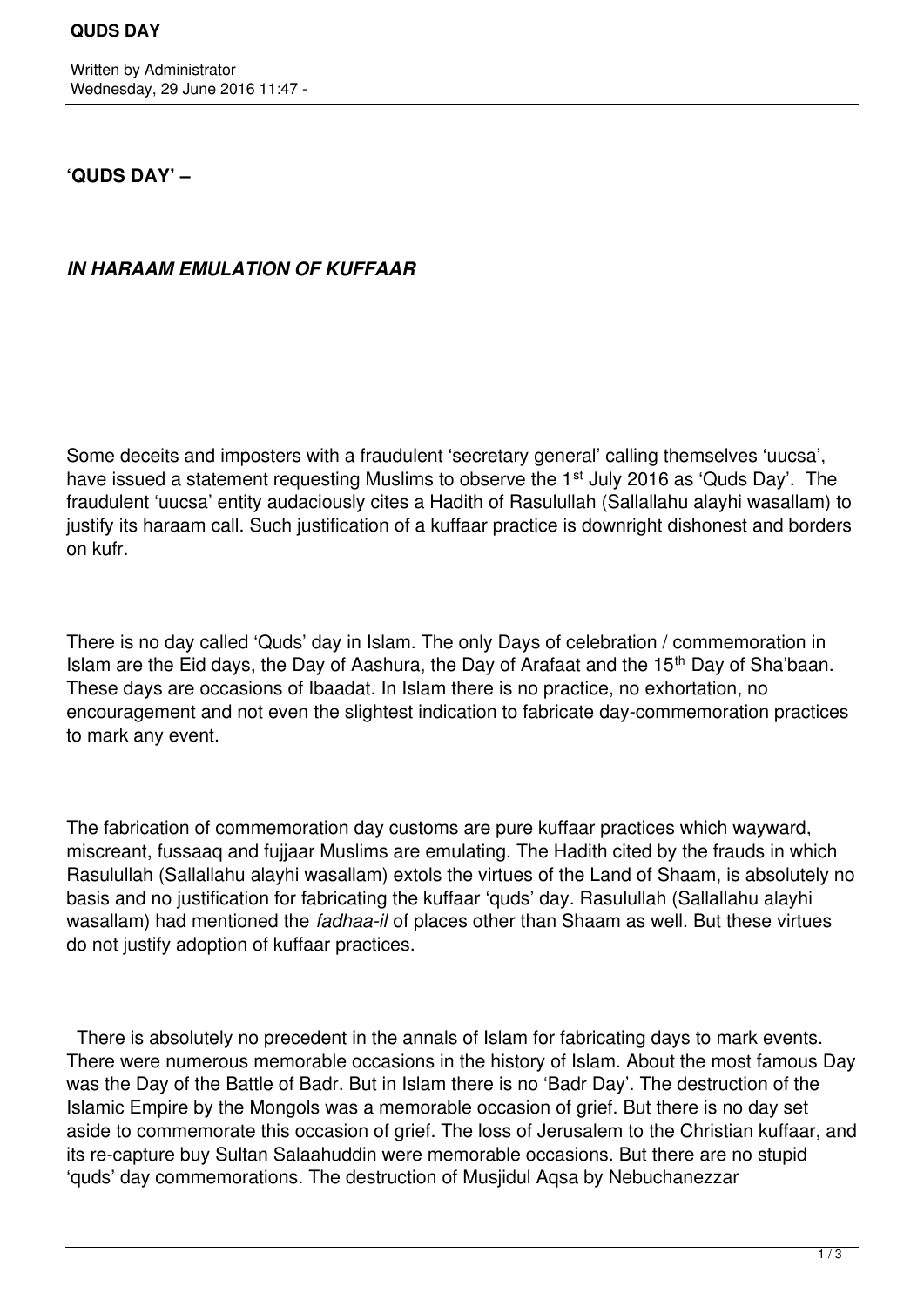### **QUDS DAY**

Written by Administrator Wednesday, 29 June 2016 11:47 -

(Bukhtanasar) was indeed most memorable. But there is no 'quds' day for this event.

There are literally thousands of memorable occasions in Islam. But the Shariah does not set aside days in stupid emulation of the kuffaar to celebrate or commemorate any of its events. So what is all this stupid hullabaloo of 'quds' day? There is no conundrum underlying the stupidity of 'quds' day. Some frauds are capitalising on the Palestinian issue for monetary gain. They use and misuse this issue to fleece a stupid public. It is for the boodle with which they fill their pockets by a variety of 'Palestinian' ruses, logos, songs, fairs, concerts, bazaars and 'quds' day events, and also long treks to ostensibly deliver aid when the motive is haraam monetary gain – to steal public funds. The motive of others such as the 'uucsa' frauds is cheap publicity and a little fame.

Why do these rubbishes not have any day for the oppressed Chinese Muslims who are oppressed a thousand times more than the Jewish oppression of the fussaaq and fujjaar Palestinians who are a disgrace to Islam. In fact, Allah Ta'ala is punishing the Palestinians for their flagrant transgression, villainy and immorality – for their kufr, fisq and fujoor. It is haraam to celebrate this stupid 'quds' day. There is nothing to celebrate, especially about people who are trampling on Islam, both in the West bank and in Gaza. The West Bank is being 'governed' by a professed kufr entity. They have no truck with Islam. Hence Allah's Athaab has settled on them.

The frauds of the bogus 'uucsa' are not commemorating the oppression on the Kashmir Muslims, or on the Indian Muslims or on the Rohiongiya Muslims. There is ongoing oppression in these and in other countries. Condemning Israel has become fashionable, hence this is an easy exercise. But why not condemn China who is a worst oppressor of Muslims than Israel? Because the UN and the other western masters whom these 'quds' day bootlickers and bootleggers worship do not castigate China for its brutal oppression of Muslims, these stupid 'quds' day frauds will not open their mouths against China or India.

And, why is there no 'Baghdad' day to howl against the U.S.A. who has massacred and maimed millions in Iraq, and whose oppression is ongoing in Afghanistan and elsewhere? Why is there no 'Kabul' day? The U.S. has oppressed and murdered far greater numbers of Muslims than the oppression of Israel. Why only 'quds' day? *Hubb-e-maal* and *Hubb-e-Jah* is the answer.

The worst oppressors and polluters of Palestine and Shaam as a whole are the Muslim inhabitants of those lands. They have polluted and continue their pollution of Jerusalem and Shaam with their fisq, fujoor, bid'ah and kufr. Their evil is such that one finds it difficult to even